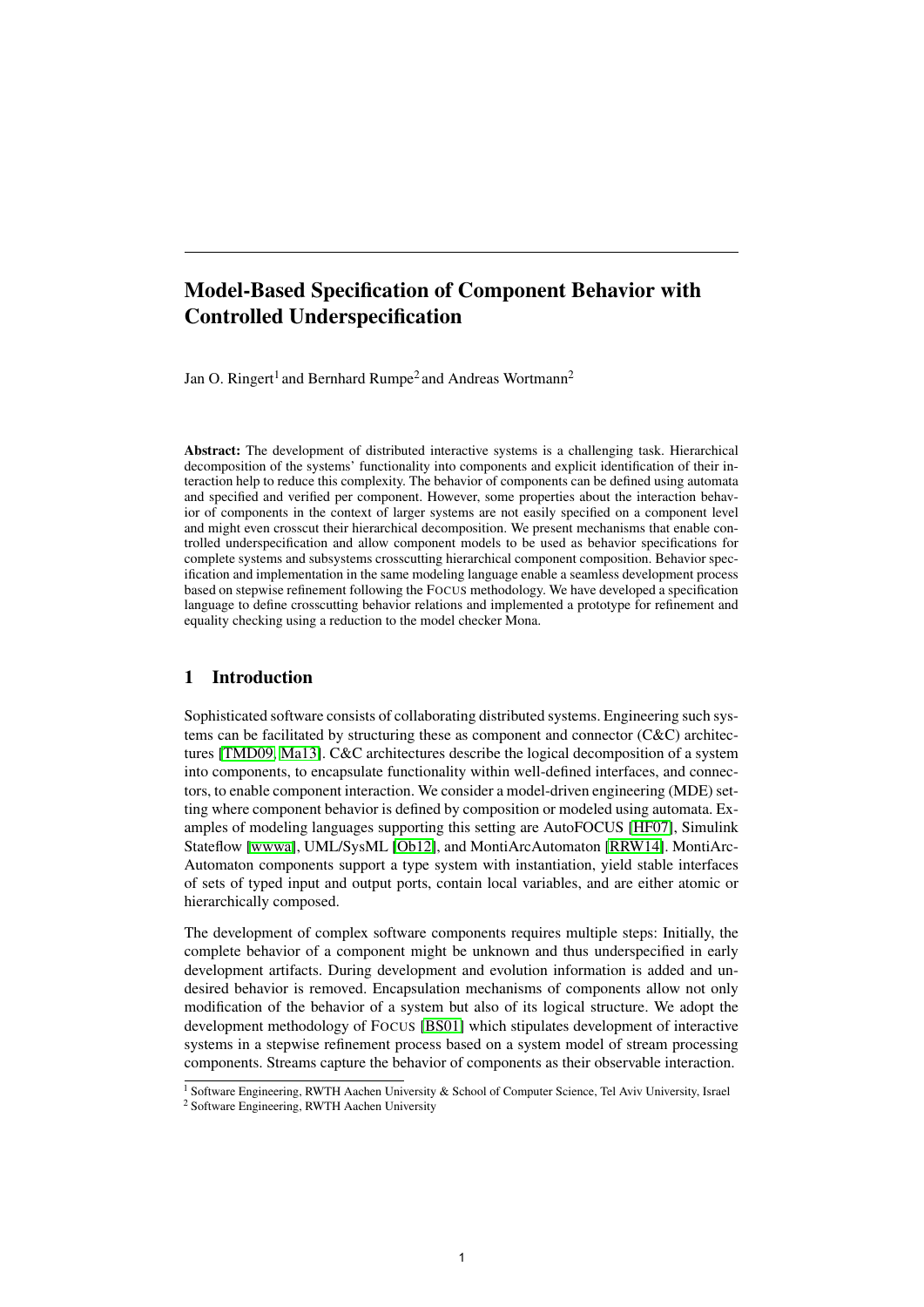MDE advocates models as primary development artifacts for requirements specification, testing, model checking, and code generation [Ru12]. We present extensions of MontiArc-Automaton supporting the use of C&C models and automata for specification purposes. Our contribution provides (1) mechanisms for automata that enable controlled underspecification of component behavior and (2) a language for defining refinement and equality relations of components crosscutting the hierarchical system decomposition.

Our mechanisms of controlled underspecification on the one hand allow to leave out implementation details in early models of a software system. On the other hand, even for a concrete implementation, they allows to focus on specific aspects of the system while leaving the rest underspecified. The model-based specification techniques can thus be applied by engineers for top-down refinement from an early specification to an implementation as well as for writing specifications of properties an implementation should satisfy.

The underspecification mechanisms for automata are based on [Ru96] and include omitting states, transitions, port assignments and variable assignments. They are controlled by powerful completions. Our new specification language allows to relate behavior specifications to composed behaviors in the context of a complete software architecture. These crosscutting specifications allow to assert behavioral properties of the current system composition and context that are otherwise not made explicit and might not hold in other compositions of the same components. Our work employs the FOCUS calculus [BR07, BS01] on infinite discrete message streams for synchronous communication.

We provide a prototype for translating MontiArcAutomaton specification and implementation models into predicates for the Mona [EKM98] model checker to enable their analysis.

Sect. 2 gives examples of the analysis enabled by our framework. Sect. 3 presents the MontiArcAutomaton ADL. Sect. 4 describes our approach and Sect. 5 provides information on a prototype implementation. Sect. 6 discusses the prototype and performance results. Sect. 7 highlights related work and Sect. 8 concludes.

# 2 Specification Modeling Example

We present an example for the development of a software controller for an elevator system based on [SW99]. The elevator system comprises of three floors and the elevator car with a motor and a door. The floors have buttons to request the elevator.

Engineers have developed a C&C software architecture of the system depicted in Fig. 1 and have defined basic responsibilities of the components. The system consists of a composed component type ECS with two subcomponents floors and elevator. Subcomponent floors contains three subcomponents of type Floor responsible for translating pressed buttons into requests for the subcomponent elevator and activating lights on respective floors. Component type Elevator comprises of a subcomponent control that handles requests via components motor and door depending on position information read from the environment. Once a floor is reached, control should emit a clear request to the corresponding Floor component. In this architecture, the incoming port dist of component control is not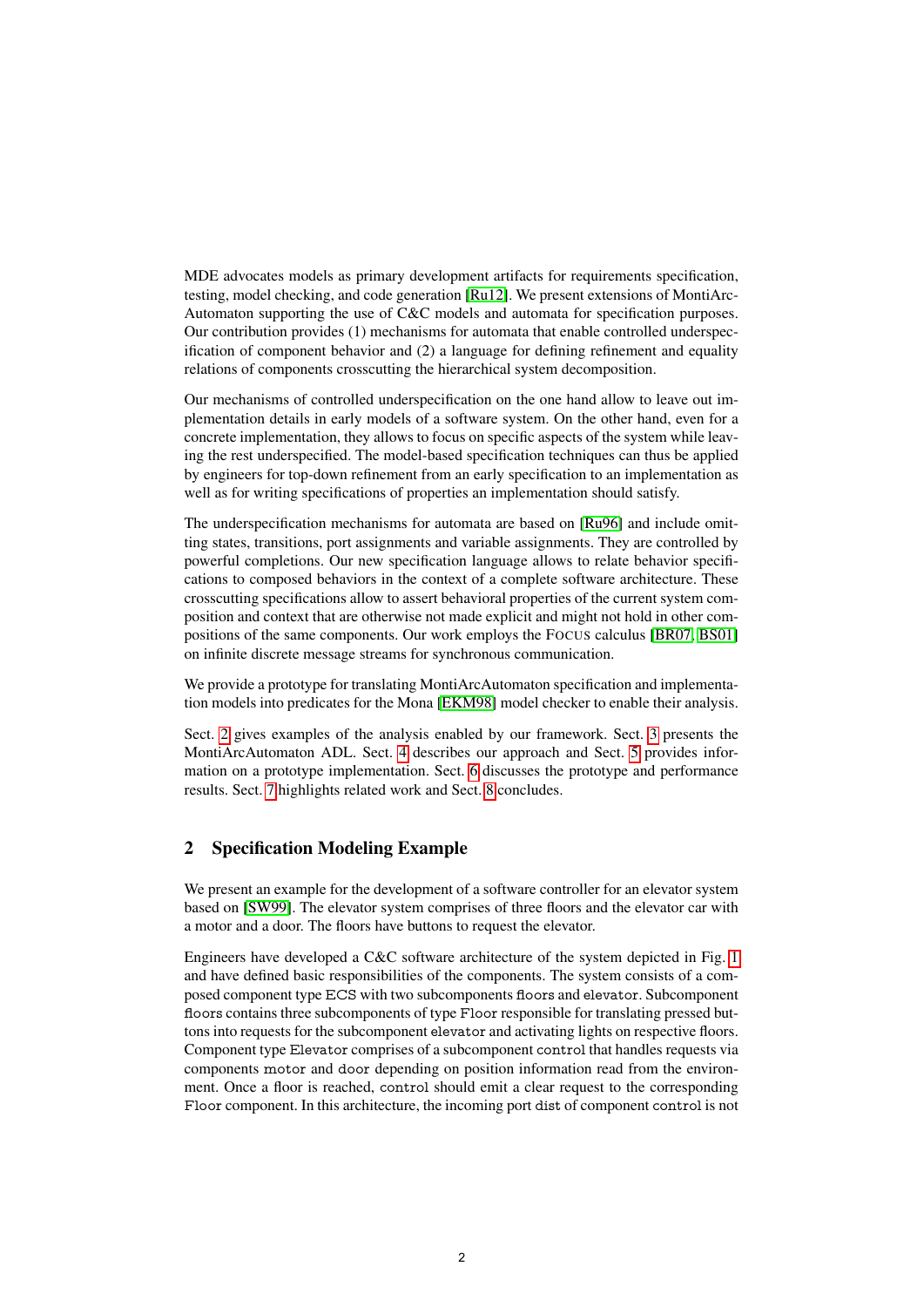

Fig. 1: The elevator system comprising of floors and an elevator with motor and door



Fig. 2: Two specifications: Specification StartWithOpenOrUp (a) describes the initial behavior of component Control and hence is connected its ports at1, mCmd, and dCmd. Specification At1Request2Up (b) is connected to the ports at1 and req1 of component control, btn of component floor2, and up of component motor to describe crosscutting behavior.

connected. In an extended variant control should stop the motors and open the door when a distress message arrived on port dist. Ports are of type Boolean if not denoted otherwise (e.g., port mCmd of component Control is of data type MotorCMD).

One requirement for the behavior of the elevator is that if it is initially on the first floor it should either open the door or close it and move up. After moving up no behavior is specified, yet. This requirement is formalized as the automaton shown in component StartWithOpenOrUp Fig. 2 (a). In case the input at port at1 is true in the initial state two alternative transitions may be executed. If no transition is enabled, i.e., no behavior is specified, the future behavior is unrestricted (denoted by «chaosCompletion»). The required behavior only restricts component Control, the engineers thus assert that Control refines StartWithOpenOrUp on common ports.

Another requirement is, that whenever the elevator resides at the first floor and there is no active request for this floor, but one for the second floor, then the elevator will start to drive upward. An engineer expresses the required behavior in form of the component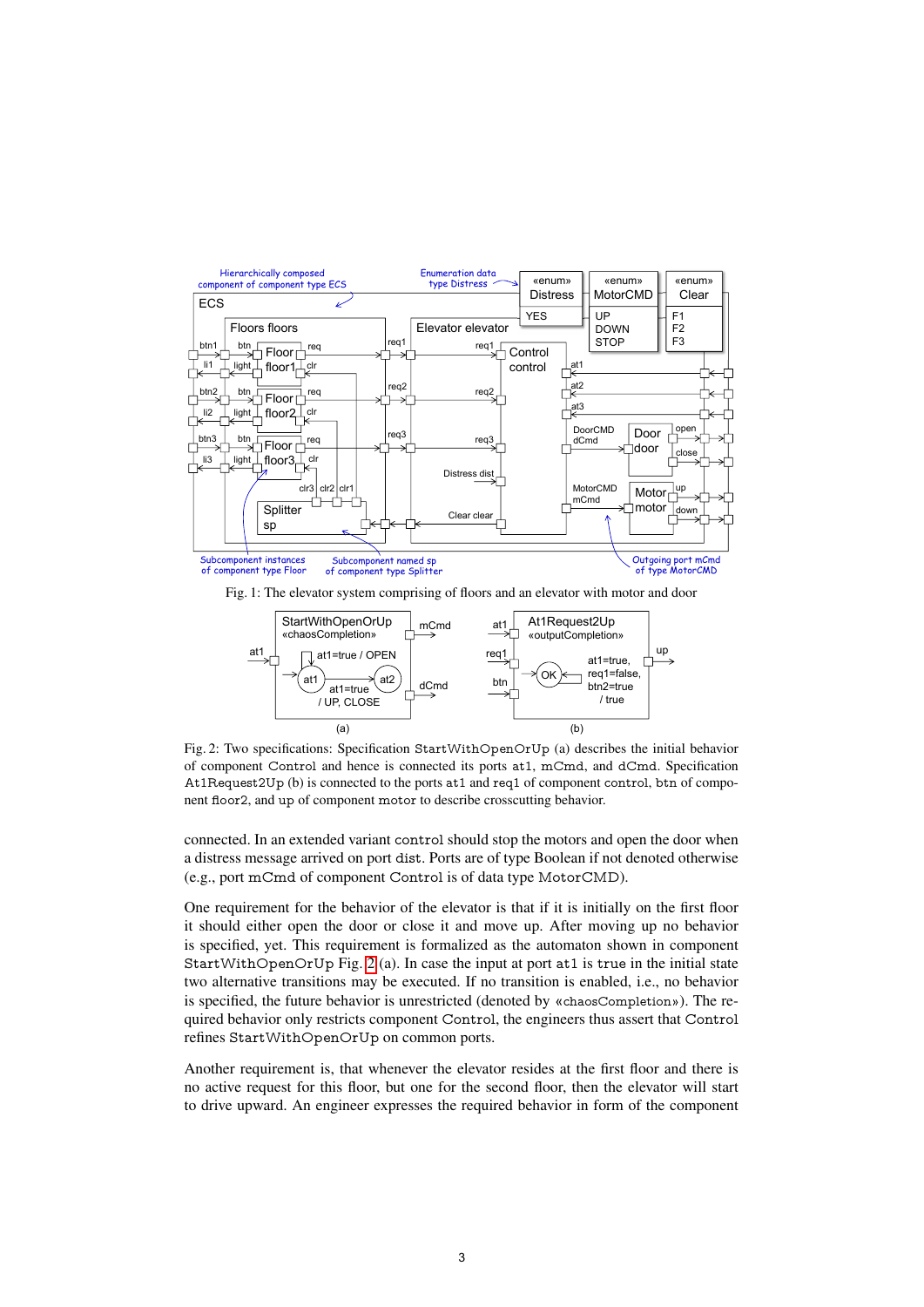At1Request2Up shown in Fig. 2 (b), which specifies behavior crosscutting the C&C model. Messages arriving on input ports at1, req1 of component control and the input port btn of component floor2 determine the output on port up of component motor. The stereotype «outputCompletion» in Fig. 2 (b) states that the component allows additional transitions whenever the behavior of the component is not defined by an existing transition, e.g., when the elevator car is not in the first floor.

Note the difference between the first refinement example for component Controller and the second example crosscutting many components of the C&C model. For the specification At1Request2Up it is important to check refinement in the context of the overall system. For example, the check would fail if Distress messages stop upward movements.

## 3 Components and Automata in MontiArcAutomaton

MontiArcAutomaton is a C&C ADL developed with the language workbench Monti-Core [KRV10] for modeling hierarchically composed components with unidirectional connectors between typed input and output ports of components. Components have a set of input and output ports and are either composed or atomic. Composed components have subcomponents and connectors. Atomic components have a set of local variables and an automaton describing component behavior. Ports and variables have a name and a type. For detailed definitions and well-formedness rules see [HRR12, RRW14, Ri14].

Atomic components embed automata to describe component behavior. An automaton comprises a finite set of states, initial variable values, a set of initial states with optional outputs, and a set of transitions. Every transition has a source state, a pattern of values read on input ports (inputs) and local variables, a target state, values written to output ports (outputs), and values assigned to local variables (assignments). Inputs, outputs, and assignments may refer to values read on input ports and values of variables.

A semantic domain for MAA automata are predicates over infinite discrete streams following the FOCUS paradigm [BS01, RR11]. Component semantics are predicates over one input stream for every input port of the component and one output stream for every output port.

All components are executed synchronously to the tick of a global clock and the position  $t \in \mathbb{N}$  in a stream contains the message transmitted at time point *t*. We distinguish weak causality, where a component can instantaneously react to an input received at time *t*, from strong causality, where a reaction happens at  $t + 1$  or later [BS01] (also called strict causality). Frameworks allowing weakly causal behavior typically require engineers to add at least one strongly causal component to every feedback cycle. We give semantics of MAA automata in Sect. 5 that lead to strongly causal behavior if the component specifies initial outputs and weakly causal behavior otherwise.

The first elements on the output streams are, if provided, the initial outputs of the automaton. Inductively, the current state and inputs at positions  $t \in \mathbb{N}_{\infty}$  of the input streams and the values of local variables determine the enabled transitions of the automaton. The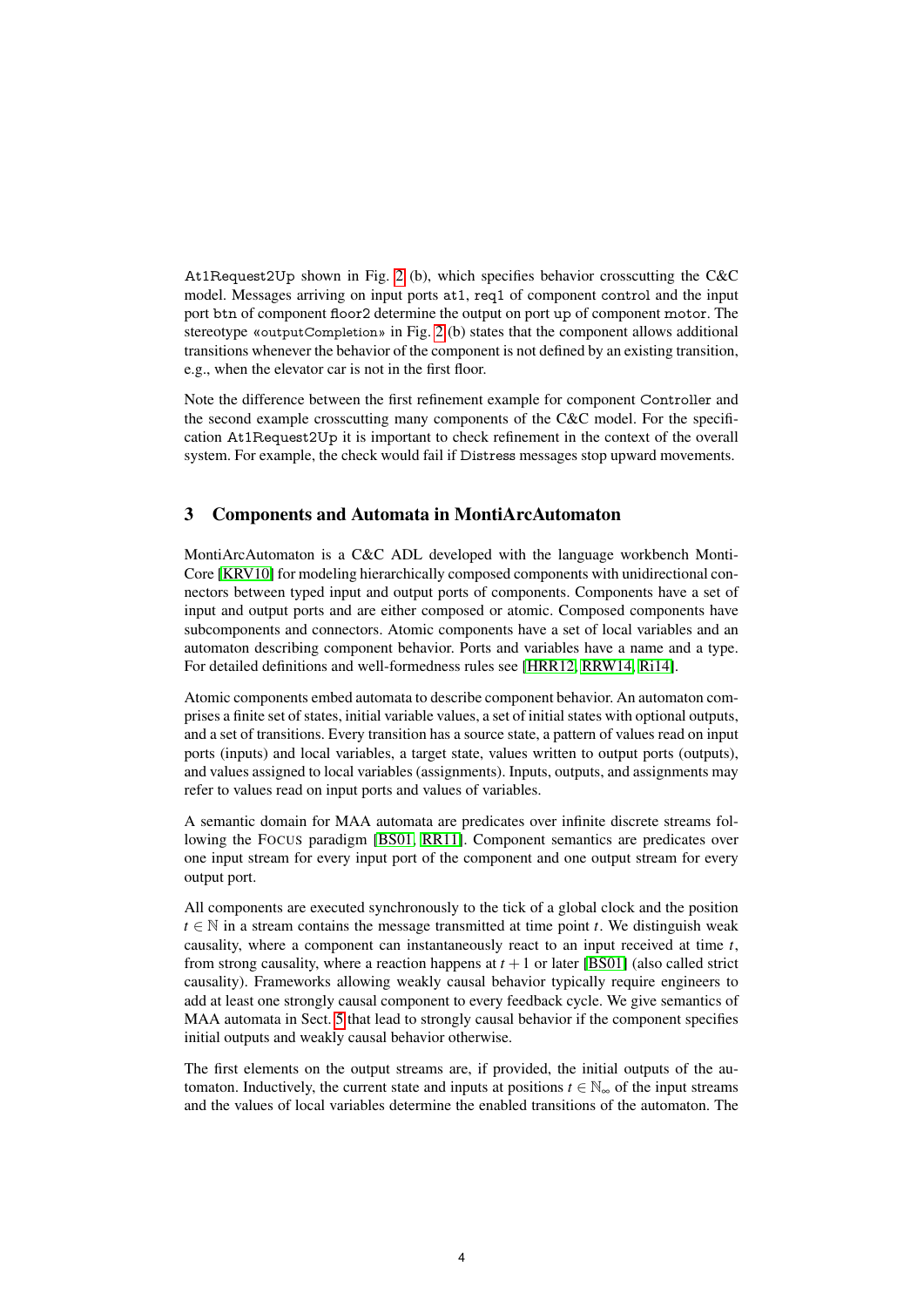execution of a transition determines the state, variable assignments, and values of the output streams at positions  $t + 1$  for strong causality and  $t$  for weak causality. References to ports and variables are interpreted as their values at time *t*. Nondeterminism is induced by free choice among enabled transitions and expressed in I/O relation semantics as multiple possible output streams (complete definitions available from [Ri14]).

## 4 Specification Driven Architecture Modeling

We use automata and composition for the specification and implementation of behavior. Underspecification of component behavior is supported by various mechanisms: nondeterminism of transitions, incomplete patterns for enabling transitions, incomplete definition of outputs and variable assignments, and several variants for a completion of the transition system in cases where no transition is enabled. The specification for a component may refer to a subset of input and output ports of the implementation as in the example in Sect. 2 for component StartWithOpenOrUp restricting only messages on some ports of component Controller.

These model-based specification techniques can be applied by engineers for top-down refinement from an early specification to an implementation as well as for writing specifications of properties an implementation should satisfy.

#### Transition System Completions to Control Underspecification

Automata inside MontiArcAutomaton components may describes a superset of the behaviors allowed by a component or subsystem implementation. Except for the source state all elements of transitions are optional. This possible incompleteness is interpreted as underspecification. MontiArcAutomaton uses stereotypes to control underspecified behavior by completions of the transition systems of automata. The specification framework supports the stereotypes «nilCompletion», «chaosCompletion», and «outputCompletion». We describe the intuition of completions. Definitions are available from [Ri14].

The default completion for automata used as implementations is «nilCompletion». Undefined behavior (no enabled transition) preserves the state, preserves variable values, and sends empty messages.

Chaos completion of MontiArcAutomaton automata allows arbitrary outputs on ports with previously omitted outputs for initial states and existing transitions. In addition, a new state *Chaos* is added and the transition relation is completed with arbitrary transitions for cases where no existing transitions was enabled. Choosing arbitrary transitions produces a chaotic component state, hence we denote it as chaos completion. Chaos completion is applied to the automaton shown in Fig. 2 (a).

Output completion is a refinement of chaos completion that allows arbitrary outputs in case no behavior is defined by the original automaton. In contrast to chaos completion the automaton remains in its current state and preserves all variable values. It thus resumes in the most recent state when it encounters input patterns for which its reaction is defined.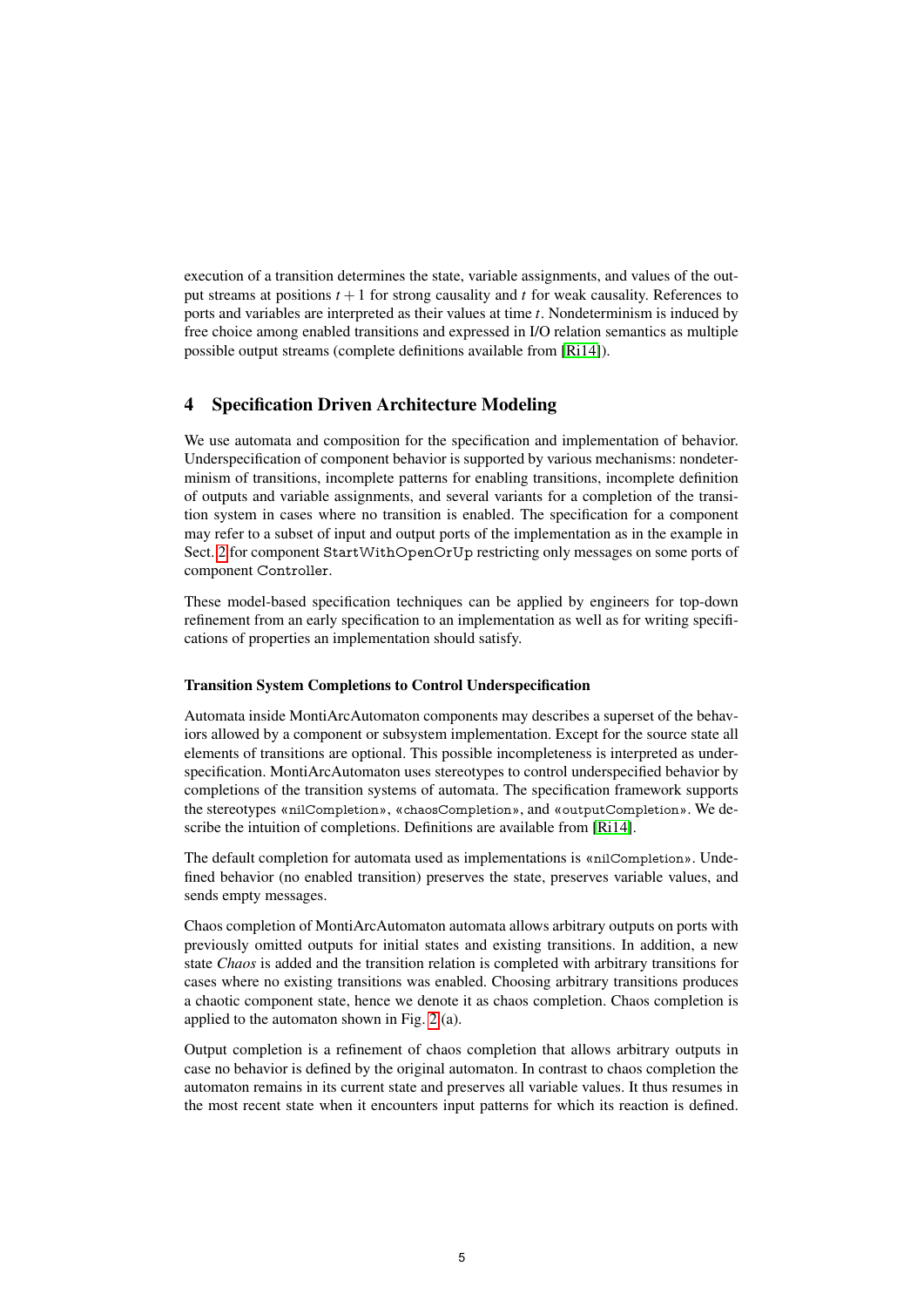Output completion is applied to component At1Request2Up (Fig. 2 (b)). Applying chaos completion instead would have restricted behavior only in the initial state.

#### Component Composition and Exhibiting Internal Channels

Semantics of atomic and composed MontiArcAutomaton components are defined as predicates over input and output streams following [BS01]. Component composition is simply defined as the conjunction of the subcomponent predicates over common channels. Composition yields again a predicate over input and output streams. For a uniform handling of atomic and composed MontiArcAutomaton components we denote the semantics of a component *c* by  $\llbracket c \rrbracket$ . The predicate semantics of the composed component ECS shown in Fig. 1 is defined via the semantics of its subcomponents Floors and Elevator as:

$$
\begin{aligned} [\mathbb{E} \mathbb{C} \mathbb{S}](btn1, \dots, att, \dots, lipen, close, up, down) &\Leftrightarrow \\ \exists req1 \in \mathbb{B}^{\infty}, req2 \in \mathbb{B}^{\infty}, req3 \in \mathbb{B}^{\infty}, clear \in \mathbb{C}lear^{\infty} : \\ [\mathbb{F} \mathbf{loors}](btn1, \dots, clear, req1, \dots, li1, \dots) \wedge \\ [\mathbb{E} \mathbf{levator}](req1, \dots, att, \dots, clear, open, close, up, down) \end{aligned} \tag{1}
$$

For a component *c* and a set of ports *P* we define  $\llbracket c \rrbracket_P$  as component semantics that in addition exhibits the streams on ports *P* inside the component composition. We identify addition exhibits the streams on ports *P* inside the component composition. We identify ports by their qualified name starting from the parent component. This notation allows to expose the messages sent or received by all nested (sub-)components. In the example above the predicate  $\left[ECS\right]_{\{elevator,req1\}}$  exposes the stream sent on port req1 of subcomponent<br>elevator of component  $FCS$ elevator of component ECS.

#### Refinement on Common Channels

Refinement between two specifications states that the refining specification obeys all properties that the refined specification has promised, but it may be more deterministic and more detailed in certain behavior. Subsequent refinement finally leads to a sufficiently detailed implementation. We use components as specifications. Formally, a component  $c'$ refines a component  $c$  if all I/O histories  $i$ ,  $o$  that  $c'$  allows are also allowed by  $c$ , schematically,  $\forall i, o : [c'] \ (i, o) \Rightarrow [c] \ (i, o).$ 

Our framework supports classical behavior refinement and also interface refinement where the implementation might have a reduced input interface and an extended output interface and can thus replace the component it refines [Br93]. For specifications defining partial behavior, we also support the case where a specification constrains a subset of the input and output streams of a system. This is a special case of upward simulation [Br93]. In addition to refinement we also consider also equality. Equality requires that all I/O histories in the semantics of one component are exactly those in the semantics of another.

An example of refinement on a subset of input and output streams has been presented in Sect. 2 for ECS and At1Request2Up shown in Fig. 1 and Fig. 2 (b). We state the refinement given in the example below. It requires component ECS to exhibit the internal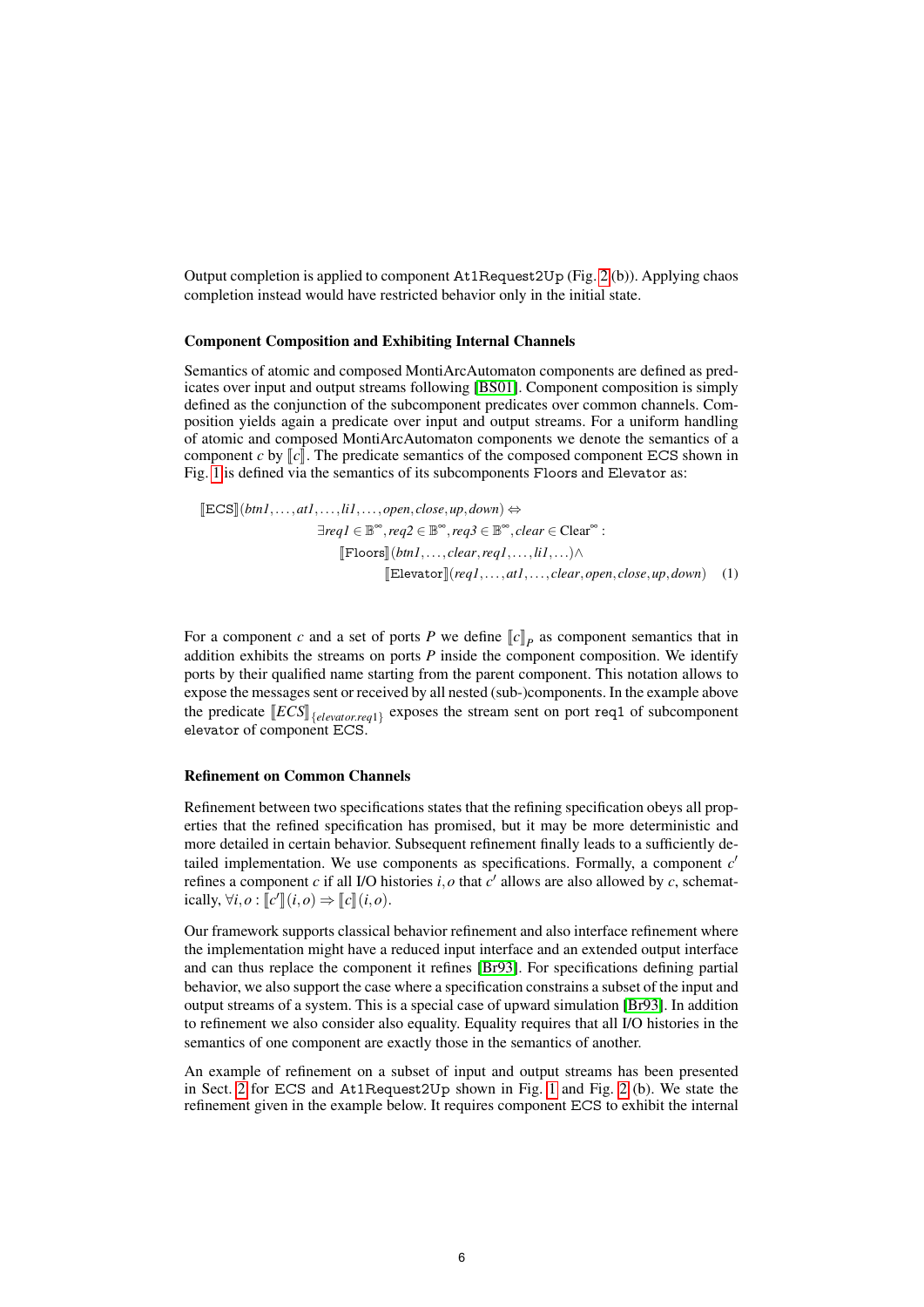stream on port ECS.elevator.req1 as universally quantified variable req1'.

∀*btn1*,..,*down*,*req1*<sup>0</sup> :  $[ECS]$ <sub>{elevator.req1}</sub>(btn1,..,*req1'*)  $\Rightarrow$  [At1Request2Up](*at1,req1',btn2,up*) (2)

#### MAA Specification Checks

To describe intended relations and their checks we introduce specification checks. A check can optionally be negated and express equality or refinement. A mapping of port names relates the I/O histories of (sub-)components on the left side of the check to ports of components with possibly different interfaces. The refinement example At1Request2Up in Sect. 4 is expressed in the next line and followed by a port mapping:

ECS refines At1Request2Up where elevator.control.req1 -> req1, btn2 -> btn;

MAA specification checks define a mapping of ports between two behavior models (typically implementation and specification). This mapping allows the specifier to focus on specific parts of the system and analyze them in the context of the overall composition. A default mapping is based on same named ports of compared components, e.g., ports up and at1 in the above example. Some interesting cases occur when not all ports on the left and right are mapped. In our example (Sect. 2) the specification constrains a subset of the inputs and outputs of the system. Here, for all input received on unmapped ports the output of a component has to be allowed by its specification. The output produced on unmapped ports is not relevant for satisfaction of the check. Checking refinement for substituting a component  $c'$  by  $c$  sometimes allows  $c$  to ignore inputs and produce additional outputs [Br93]. In a corresponding MAA specification check  $c$  refines  $c'$  inputs of  $c'$  and outputs of  $c$  might be unmapped. For all additional inputs  $c'$  might have,  $c$  has to produce output allowed by  $c'$ .

# 5 Specification Checking using Mona

We have implemented a prototype to check MontiArcAutomaton specifications based on a translation of components into weak monadic second order logic with one successor (WS1S) implemented in the model checker Mona [EKM98]. Elements of WS1S formulas are natural numbers (first order) with the successor function and finite sets of natural numbers (second order) with usual set operations. The syntax of Mona allows the definition of predicates and the inclusion of declarations from external files. Mona can compute (minimal) assignments of free variables in the formula for its satisfaction or non-satisfaction. A key idea of our solution is the representation of FOCUS semantics of components, i.e., relations of input and output streams, as predicates over sets of natural numbers. This enables a compositional translation of components, declarative support for chaos, output, and nil completion of transition systems, and checking of specifications.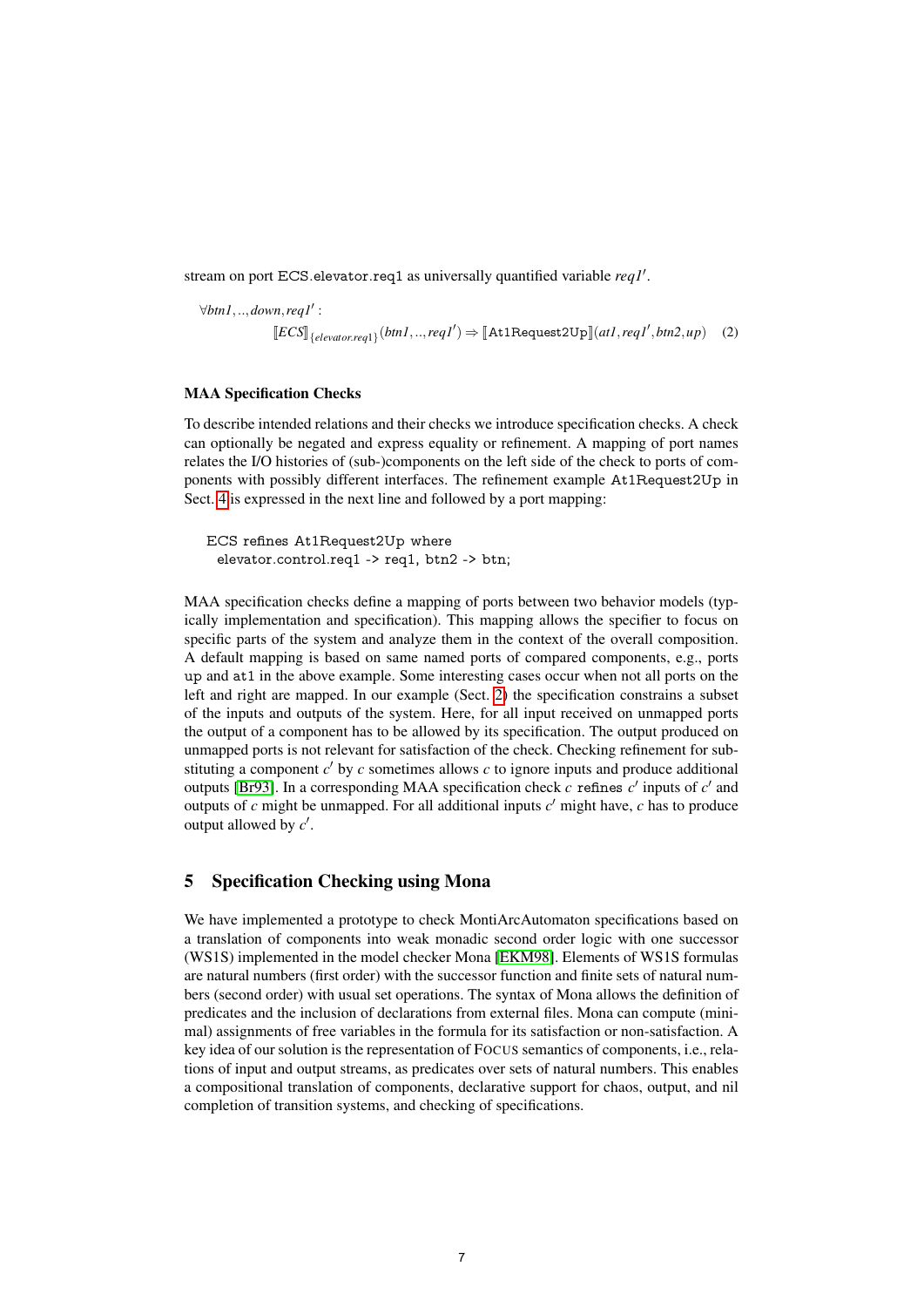Mona

```
var2 clear<sub>[F1</sub>, clear<sub>[F2</sub>, clear<sub>[F3</sub>;
assert clear_F1 inter (clear_F2 union clear_F3) = empty;
\overline{\text{assert}} clear F3 inter clear F3 = empty;
```
Listing 1: The stream *clear* ∈ Clear<sup>∗</sup> encoded in Mona



Listing 2: Translation of At1Request2Up shown in Fig. 2 (b) (ll. 11-12 shortened)

#### Streams in Mona

We adapt an encoding of message streams in Mona from [Sc09]. The type of a streams may only have finitely many values. For every finite stream  $s \in T^*$  and each value  $v \in T$ we declare a set variable in Mona, i.e., a set of natural numbers, which contains a number *t* ∈ N iff the stream *s* has the value *v* at time *t*. An example for the encoding of the stream *clear* ∈ Clear<sup>\*</sup> to specify on which floor to clear the light (values F1, F2, F3) is shown in Lst. 1. One set (var2) per value is defined in l. 1. The assertions in ll. 2-3 require that the stream has never more than one value at any point in time. The absence of  $t \in \mathbb{N}$  from all sets is interpreted as an empty message.

Please note that all sets in WS1S are finite but unbounded. We can thus only represent finite streams *T*<sup>\*</sup> instead of infinite streams *T*<sup>∞</sup>. The time-synchronous model of streams used in our semantics, however, requires infinite streams. For proving refinement and equality for infinite streams in Mona we adopt a well-known result form model checking that finite trace containment of finite transition systems implies also containment for infinite traces (see, e.g., [BK08, Ch. 3]) to lift analysis results to infinite computations.

#### Components, Automata, and Completions in Mona

All MontiArcAutomaton components are translated to Mona predicates with parameters for their input and output streams. Translation of the atomic component At1Request2Up depicted in Fig. 2 (b) is shown in Lst. 2. The head of the predicate in ll. 1-3 defines parameters for the input streams on ports at1, req1, and btn and the output stream on the port up. The parameter allTime is used for synchronization of all components on a global time. The body of the predicate (ll. 4-12) starts with declaring a sequence of states (ll. 4-5). Line 7 restricts the constraints implied by the transitions of the automaton to a synchronized finite time (the times t in allTime).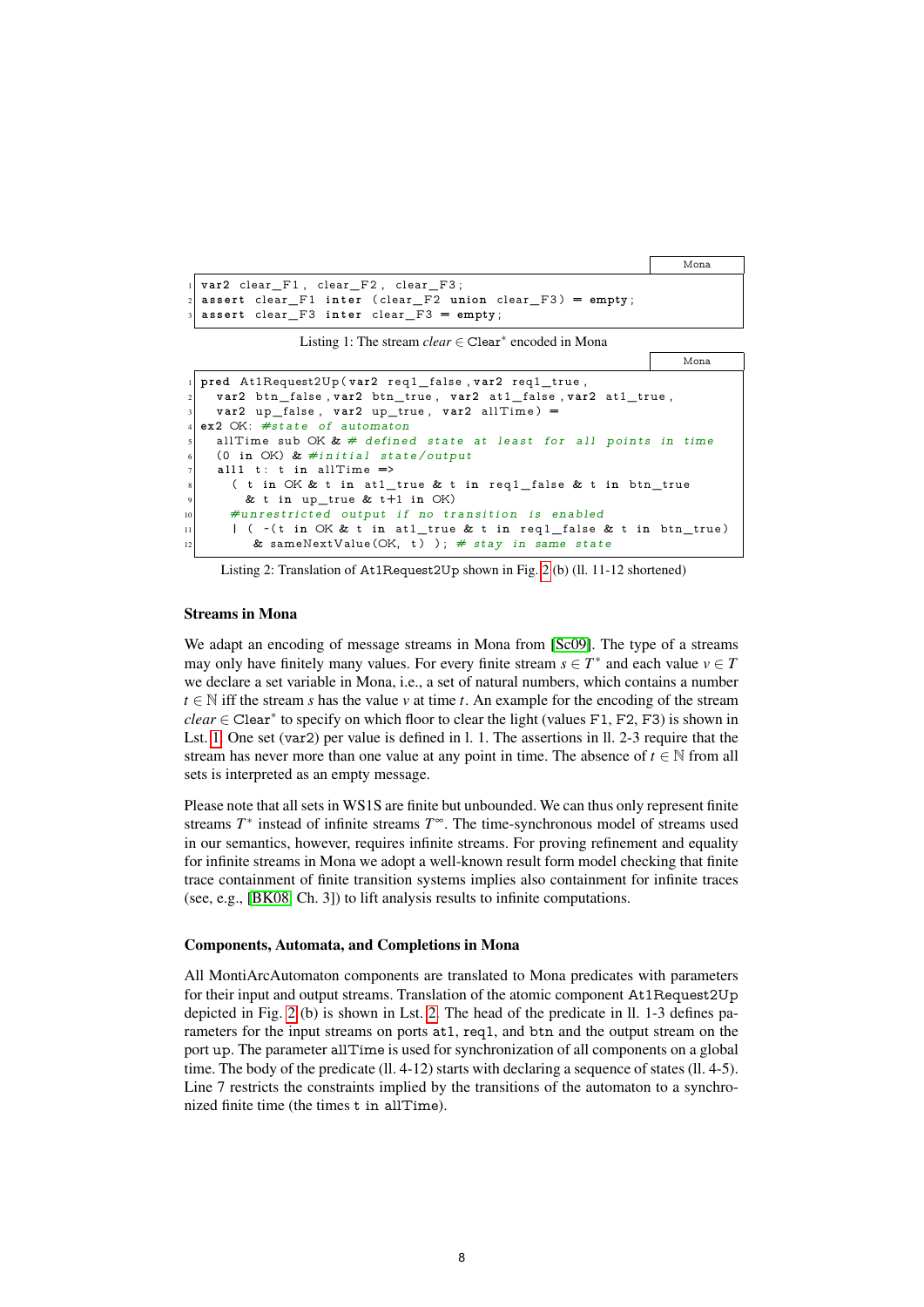Constraints implied by the transition of the automaton are defined in ll. 8-9. The constraints relate state and input at time  $t$  to output at time  $t$  (weak causality) and state at time  $t+1$ . Output completion is defined in l. 11 as negation of enabled transitions and preserving the current state. This translation into a declarative logic prevents the explicit expansion of the transition system as defined for the completions.

Composed components are uniformly and systematically translated into predicates with signatures based on their input and output ports. The body of the predicate is the instantiation of the predicates of subcomponents as in Eqn. (1). Importantly, this uniform handling allows compositional and incremental generation of Mona predicates, except for cases of exhibiting streams on internal ports.

The translation of a check into a Mona formula is straightforward: equality or refinement translates into implication for refinement as in Eqn. (2) and equivalence for equality. The mapping of ports defines the parameters for the instantiation of the component predicates on the left and right side of the check.

# 6 Performance Results on Example Systems and Discussion

We have started evaluation of the performance of the specification checking process, based on systematic checks for six software architectures of three example systems:<sup>1</sup> First example is the elevator system introduced in Sect. 2. It consists of 8 component definitions, with 3 composed components, and 5 components with automata. The second example comprises four architectures of a mobile robot [RRW13], consisting of 15 component definitions with 7 composed components, and 6 atomic components with automata. Third example is the architecture of a pump station taken from AutoFOCUS [HF07] consisting of 14 component definitions with 3 composed components, 10 atomic components with automata, and 1 component with manual implementation.

For each component we defined three specification checks: (ES) checks a component's equality to itself; (RC) checks refinement of a component with arbitrary behavior (chaos); (EC) checks equality with arbitrary behavior. We measured verification times of the generated Mona programs. For the experiments, we used a computer with 2.7 GHz Intel Core i7 CPU, 16GB Ram, Windows 7, and Mona 1.4-13.

Specification checks for the elevator system took 49-70ms (ES), 58-123ms (RC), and 59- 120ms (ES) when they completed. The checks RC and ES failed for the components ECS and Floors due to lack of memory. All checks for the mobile robot succeeded in 55-78ms (ES), 53-157ms (RC), and 58-143ms (EC). Specification checks for the pump station example took 50-123ms (ES). Checking (RC) took 50-1290ms and failed for two specifications. The (EC) checks required from 52-1616ms and failed for two specifications.

This evaluation shows that the Mona implementation handles small examples fast. However, it also shows clear limitations on examples with many streams or large domains. In

 $\frac{1}{1}$  All software architectures and specification checks are available from [wwwb].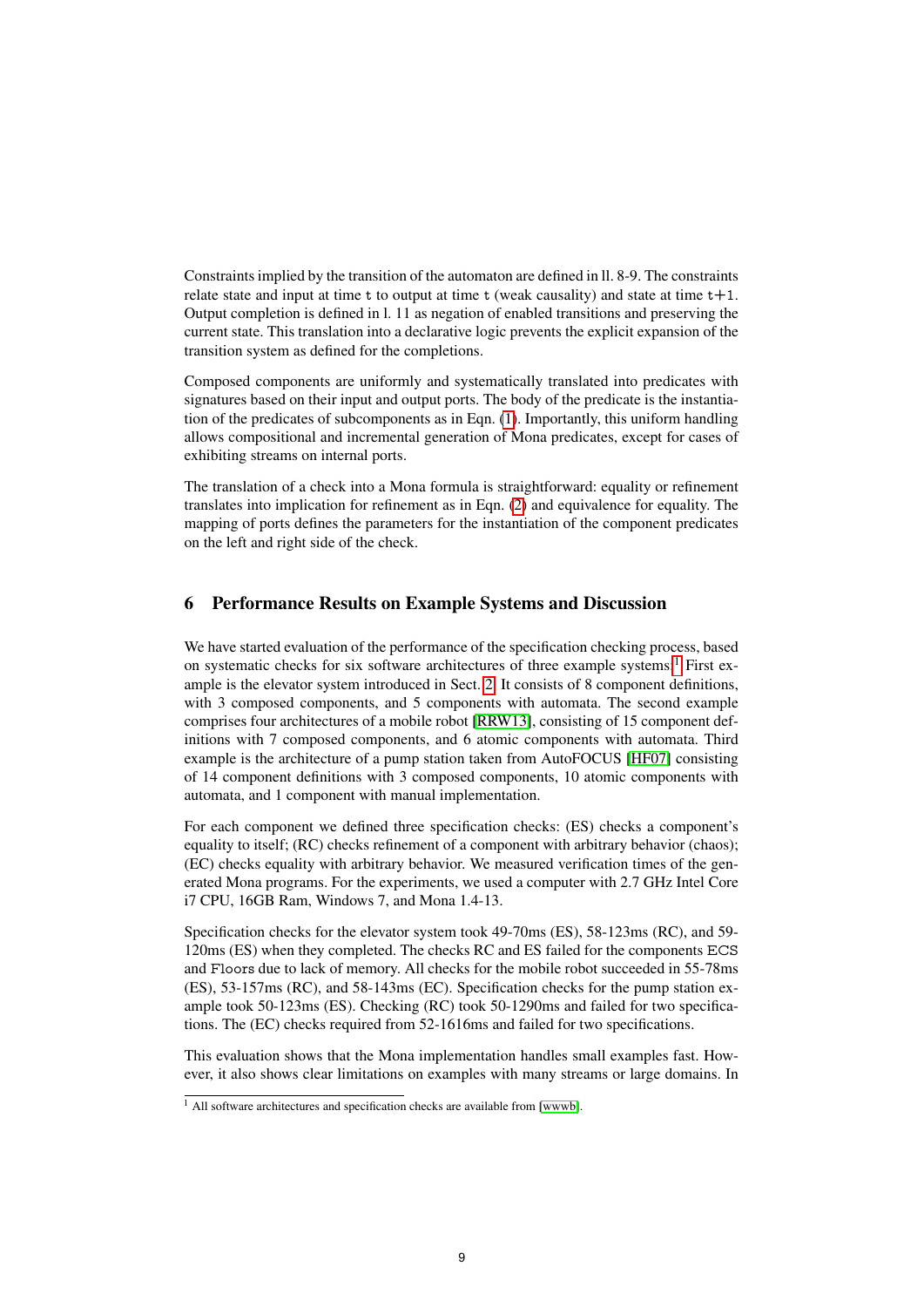particular, the analysis does not take longer time but simply fails due to memory limitations. We conclude that the current prototype can not be applied to real examples.

We had chosen Mona for the prototype because of the natural formulation of streams and components in WS1S. These notions coincide with the formal definitions of the FOCUS framework and thus reduce the translation complexity while supporting readability and manual validation. Although the complexity of solving W1S1 problems is non-elementary, the benefits of a fully automated decision procedure and example computation legitimize to use Mona as a research prototype. The results of our evaluation however show limitations of the prototype for practical evaluation and application. It is important to note that the non-elementary complexity of the prototype is not the complexity of the refinement problem which is PSPACE-hard and can thus be solved in exponential time. We consider reformulating MAA specification checks in other formalisms to apply solvers with lower space and time complexities.

# 7 Related Work

We briefly mention underspecification and refinement mechanisms in state-based formalisms and analyses of modeling languages similar to MontiArcAutomaton. A more thorough discussion of related work can be found in [Ri14].

Many types of automata provide their own mechanisms for composition and refinement. Modal transition systems [La89] define *may* and *must* transitions with a number of refinement definitions [LNW07] for preserving *must*-behavior and allowing to remove *may*behavior. Refinement for interface theories [Al05] is defined for equivalent signatures (similar to our component interfaces) based on alternating simulation with contravariant input and covariant output in similar states. Most refinement notions for modal transition systems rely on simulation relations [LNW07]. In modal transition systems and interface theories behavior is modeled explicitly where our approach offers completions. We rely on I/O streams containment as refinement following the FOCUS theory because it natively combines automata and component composition with theories of interface and behavior refinement [BS01].

Combinations of C&C modeling and automata are available in many languages, e.g., SysML's [Ob12] internal block diagrams, in the AutoFOCUS IDE [HF07] and in Simulink Stateflow [wwwa]. Formal analysis approaches for these languages exist, mainly based on model checking [HSE97, Sc09, LMÁ09, ERB13] for consistency against temporal logic constraints. We are not aware of approaches supporting crosscutting specifications and analysis as in MAA specification checks.

## 8 Conclusion

We presented mechanisms for controlled underspecification of behavior provided by Monti-ArcAutomaton and its embedded automata. These mechanisms fully support component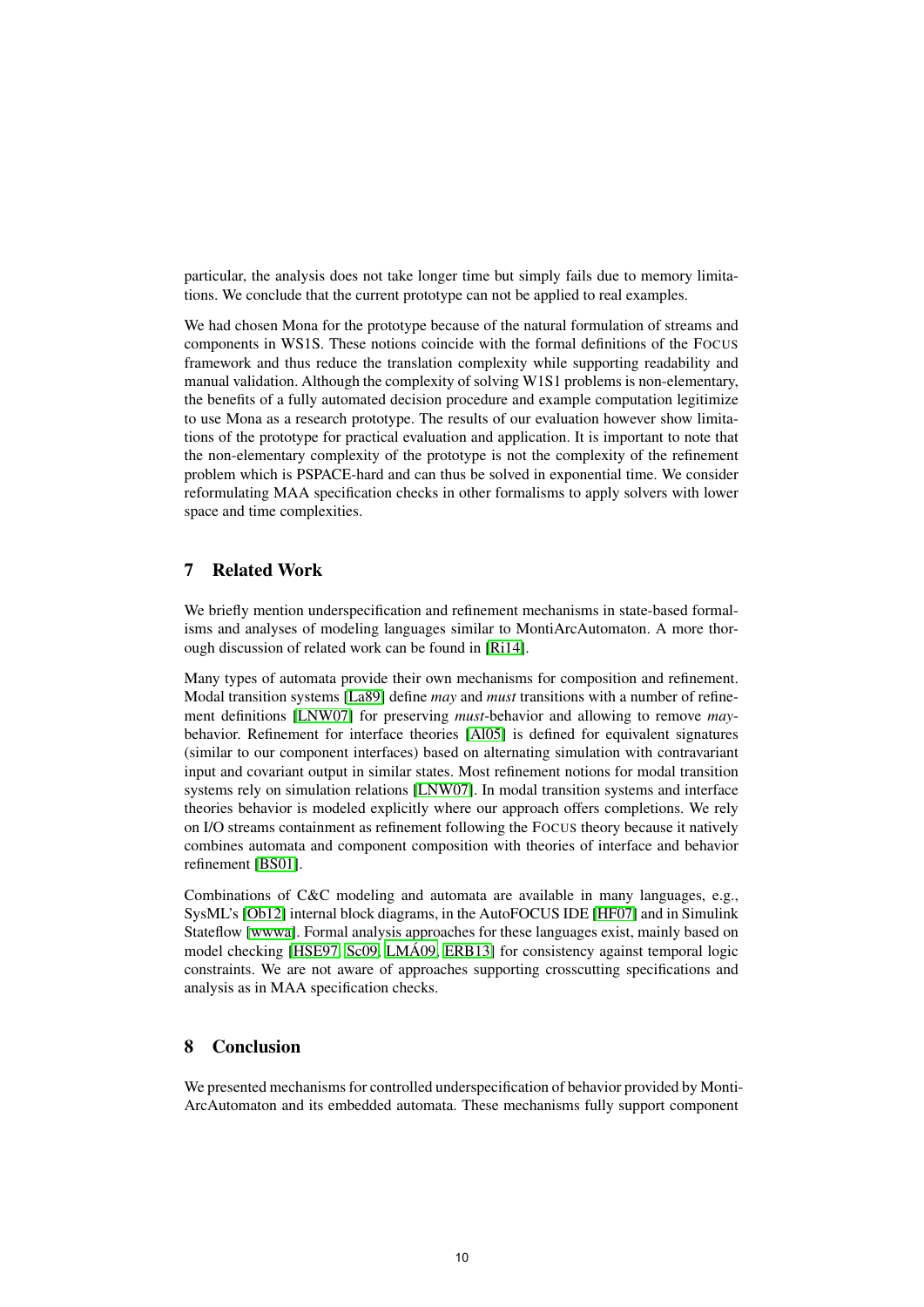instantiation and composition and enable the specification and stepwise refinement of component behavior. Importantly, specifications may crosscut the component hierarchy to define properties of components in the restricted setting of their current composition. A prototype implementation for defining and evaluating specification checks provides a seamless model-based integration in the MontiArcAutomaton framework from specification to implementation. The current prototype suggests future work on improving scalability.

#### **References**

- [Al05] de Alfaro, Luca; da Silva, Leandro Dias; Faella, Marco; Legay, Axel; Roy, Pritam; Sorea, Maria: Sociable Interfaces. In: Frontiers of Combining Systems, 5th International Workshop, FroCoS 2005. 2005.
- [BK08] Baier, Christel; Katoen, Joost-Pieter: Principles of Model Checking. The MIT Press, 2008.
- [Br93] Broy, Manfred: (Inter-)Action Refinement: The Easy Way. In: Program Design Calculi. 1993.
- [BR07] Broy, Manfred; Rumpe, Bernhard: Modulare hierarchische Modellierung als Grundlage der Software- und Systementwicklung. Informatik Spektrum, 2007.
- [BS01] Broy, Manfred; Stølen, Ketil: Specification and Development of Interactive Systems. Focus on Streams, Interfaces and Refinement. Springer Verlag Heidelberg, 2001.
- [EKM98] Elgaard, Jacob; Klarlund, Nils; Møller, Anders: MONA 1.x: new techniques for WS1S and WS2S. In: Computer-Aided Verification, (CAV '98). 1998.
- [ERB13] Elberzhager, Frank; Rosbach, Alla; Bauer, Thomas: Analysis and Testing of Matlab Simulink Models: A Systematic Mapping Study. In: Proceedings of the 2013 International Workshop on Joining AcadeMiA and Industry Contributions to Testing Automation. 2013.
- [HF07] Hölzl, Florian; Feilkas, Martin: AutoFocus 3 A Scientific Tool Prototype for Model-Based Development of Component-Based, Reactive, Distributed Systems. In: Model-Based Engineering of Embedded Real-Time Systems. 2007.
- [HRR12] Haber, Arne; Ringert, Jan Oliver; Rumpe, Bernard: MontiArc Architectural Modeling of Interactive Distributed and Cyber-Physical Systems. Technical report, RWTH Aachen, 2012.
- [HSE97] Huber, Franz; Schätz, Bernhard; Einert, Geralf: Consistent graphical specification of distributed systems. FME'97: Industrial Applications and Strengthened Foundations of Formal Methods, 1997.
- [KRV10] Krahn, Holger; Rumpe, Bernhard; Völkel, Steven: MontiCore: a framework for compositional development of domain specific languages. STTT, 2010.
- [La89] Larsen, Kim Guldstrand: Modal Specifications. In: Automatic Verification Methods for Finite State Systems. 1989.
- [LMÁ09] Lucas, Francisco J.; Molina, Fernando; Álvarez, José Ambrosio Toval: A systematic review of UML model consistency management. Information & Software Technology, 2009.